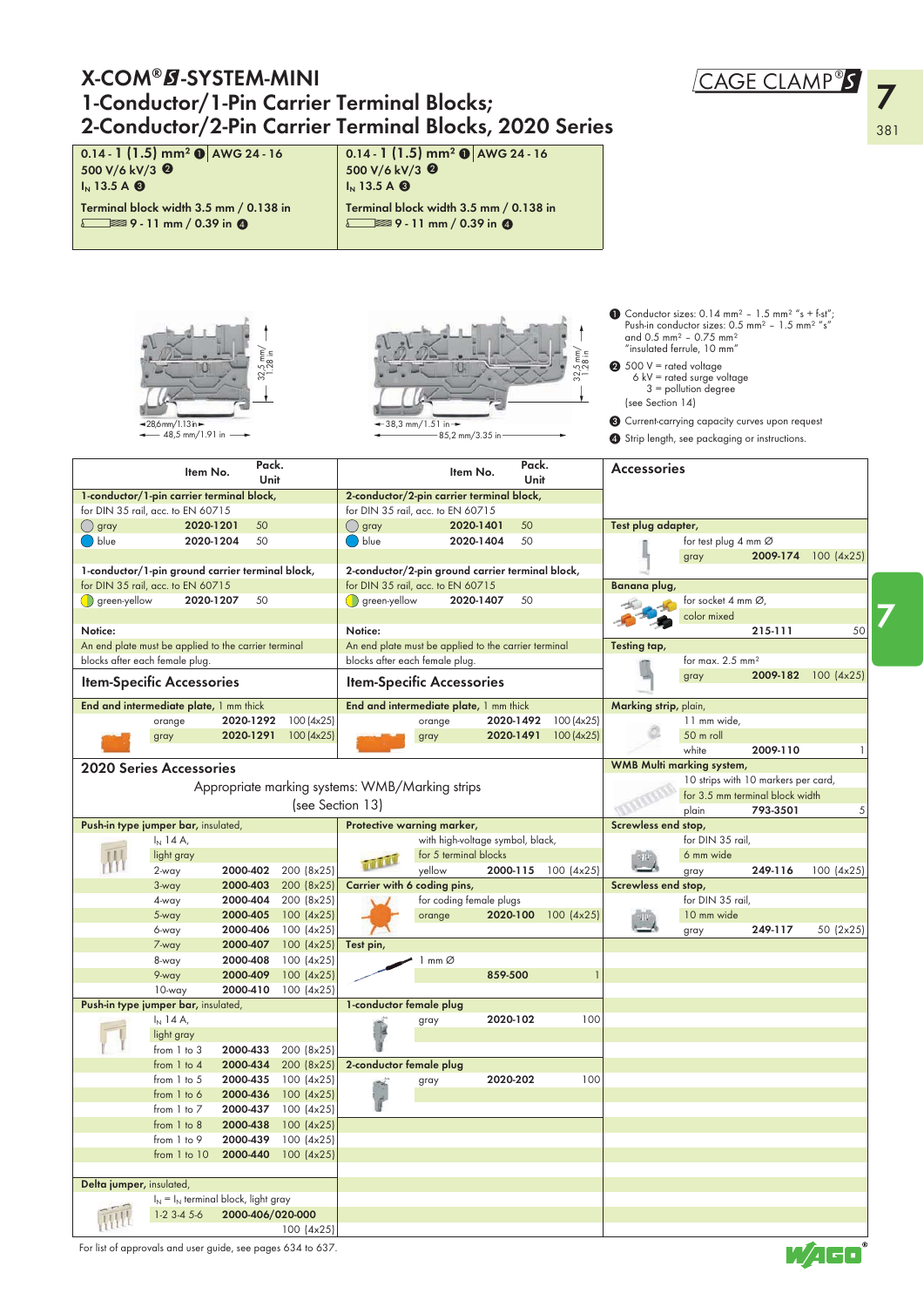#### 7 382 X-COM®Ø-SYSTEM-MINI<br>1-Conductor/1-Pin Double-Deck Carrier Terminal Blocks 2020 Series

| 0.14 - 1 (1.5) mm <sup>2</sup> $\bullet$ AWG 24 - 16<br>500 V/6 kV/3 <sup>0</sup><br>$IN$ 13.5 A $\odot$<br>Terminal block width 3.5 mm / 0.138 in<br>$\sqrt{9}$ - 11 mm / 0.39 in $\odot$ |                                                                               |                           | 0.14 - 1 $(1.5)$ mm <sup>2</sup> $\odot$ AWG 24 - 16<br>500 V/6 kV/3 <sup>0</sup><br>$IN$ 13.5 A $\odot$<br>Terminal block width 3.5 mm / 0.138 in<br>$\sqrt{9}$ - 11 mm / 0.39 in $\odot$ |                                                               |                                      | 500 V/6 kV/3 <sup>0</sup><br>$IN$ 13.5 A $\odot$ | 0.14 - 1 $(1.5)$ mm <sup>2</sup> $\odot$ AWG 24 - 16<br>Terminal block width 3.5 mm / 0.138 in<br>$\sqrt{9}$ - 11 mm / 0.39 in $\odot$ |               |
|--------------------------------------------------------------------------------------------------------------------------------------------------------------------------------------------|-------------------------------------------------------------------------------|---------------------------|--------------------------------------------------------------------------------------------------------------------------------------------------------------------------------------------|---------------------------------------------------------------|--------------------------------------|--------------------------------------------------|----------------------------------------------------------------------------------------------------------------------------------------|---------------|
|                                                                                                                                                                                            | $-46.9$ mm/1.85 in $\blacktriangleright$<br>80,1 mm/3.15 in $\longrightarrow$ | $\overline{mn}$<br>5<br>5 |                                                                                                                                                                                            | $-46.9$ mm/1.85 in $\blacktriangleright$<br>80,1 mm/3.15 in - | $-51,3$ mm/2.02 in $-61,4$ mm/2.41 i |                                                  | $-46.9$ mm/1.85 in $\blacktriangleright$<br>80,1 mm/3.15 in -                                                                          |               |
|                                                                                                                                                                                            | Item No.                                                                      | Pack.<br>Unit             |                                                                                                                                                                                            | Item No.                                                      | Pack.<br>Unit                        |                                                  | Item No.                                                                                                                               | Pack.<br>Unit |
| 1-conductor/1-pin double-deck carrier terminal                                                                                                                                             |                                                                               |                           | 1-conductor/1-pin double-deck carrier terminal                                                                                                                                             |                                                               |                                      |                                                  | 1-conductor/1-pin double-deck carrier terminal                                                                                         |               |
| block, through/through terminal block,                                                                                                                                                     |                                                                               |                           | block, through/through terminal block,                                                                                                                                                     |                                                               |                                      |                                                  | block, ground conductor/through terminal block,                                                                                        |               |
| with marker carrier,                                                                                                                                                                       |                                                                               |                           | with marker carrier,                                                                                                                                                                       |                                                               |                                      | with marker carrier,                             |                                                                                                                                        |               |
| gray housing                                                                                                                                                                               |                                                                               |                           | blue housing                                                                                                                                                                               |                                                               |                                      | gray housing                                     |                                                                                                                                        |               |
| $\bigcirc$ L/L                                                                                                                                                                             | 2020-2231                                                                     | 50                        | $\bigcap N/N$                                                                                                                                                                              | 2020-2234                                                     | 50                                   | $\bigcap$ PE/N                                   | 2020-2247                                                                                                                              | 50            |
| $\bigcirc$ N/L                                                                                                                                                                             | 2020-2232                                                                     | 50                        |                                                                                                                                                                                            |                                                               |                                      | $\bigcirc$ PE/L                                  | 2020-2257                                                                                                                              | 50            |
| $\bigcirc$ L/N                                                                                                                                                                             | 2020-2233                                                                     | 50                        |                                                                                                                                                                                            |                                                               |                                      |                                                  |                                                                                                                                        |               |
| 1-conductor/1-pin double-deck carrier terminal                                                                                                                                             |                                                                               |                           | 1-conductor/1-pin double-deck carrier terminal                                                                                                                                             |                                                               |                                      |                                                  | 1-conductor/1-pin double-deck carrier terminal                                                                                         |               |
| block, through/through terminal block,                                                                                                                                                     |                                                                               |                           | block, through/through terminal block,                                                                                                                                                     |                                                               |                                      |                                                  | block, ground conductor/through terminal block,                                                                                        |               |
| without marker carrier,                                                                                                                                                                    |                                                                               |                           | without marker carrier,                                                                                                                                                                    |                                                               |                                      | without marker carrier,                          |                                                                                                                                        |               |
| gray housing                                                                                                                                                                               |                                                                               |                           | blue housing                                                                                                                                                                               |                                                               |                                      | gray housing                                     |                                                                                                                                        |               |
| $\bigcirc$ L/L                                                                                                                                                                             | 2020-2201                                                                     | 50                        | $\bigcirc$ N/N                                                                                                                                                                             | 2020-2204                                                     | 50                                   | $\bigcap$ PE/N                                   | 2020-2217                                                                                                                              | 50            |
| $\bigcirc$ N/L                                                                                                                                                                             | 2020-2202                                                                     | 50                        |                                                                                                                                                                                            |                                                               |                                      | $\bigcirc$ PE/L                                  | 2020-2227                                                                                                                              | 50            |
| $\bigcirc$ L/N                                                                                                                                                                             | 2020-2203                                                                     | 50                        |                                                                                                                                                                                            |                                                               |                                      |                                                  |                                                                                                                                        |               |
|                                                                                                                                                                                            |                                                                               |                           |                                                                                                                                                                                            |                                                               |                                      |                                                  |                                                                                                                                        |               |
|                                                                                                                                                                                            |                                                                               |                           |                                                                                                                                                                                            |                                                               |                                      |                                                  |                                                                                                                                        |               |



| Pack.<br>Item No.<br>Unit                               | Pack.<br>Item No.<br>Unit                               | Pack.<br>Item No.<br>Unit                          |  |  |
|---------------------------------------------------------|---------------------------------------------------------|----------------------------------------------------|--|--|
| 2-conductor/2-pin double-deck carrier terminal          | 2-conductor/2-pin double-deck carrier terminal          | 2-conductor/2-pin double-deck carrier terminal     |  |  |
| block, 2-conductor/2-pin through terminal block,        | block, 2-conductor/2-pin through terminal block,        | block,                                             |  |  |
| with marker carrier, internal commoning, female plug    | with marker carrier, internal commoning, female plug    | 2-conductor/2-pin ground conductor terminal block, |  |  |
| conductor entry with violet marking,                    | conductor entry with violet marking,                    | with marker carrier, internal commoning,           |  |  |
| gray housing                                            | blue housing                                            | green-yellow housing                               |  |  |
| 50<br>2020-2238                                         | $\bigcup$ N<br>2020-2239<br>50                          | $\bigcirc$ PE<br>50<br>2020-2237                   |  |  |
|                                                         |                                                         |                                                    |  |  |
| 2-conductor/2-pin double-deck carrier terminal          | 2-conductor/2-pin double-deck carrier terminal          | 2-conductor/2-pin double-deck carrier terminal     |  |  |
| block, 2-conductor/2-pin through terminal block,        | block, 2-conductor/2-pin through terminal block,        | block,                                             |  |  |
| without marker carrier, internal commoning, female plug | without marker carrier, internal commoning, female plug | 2-conductor/2-pin ground conductor terminal block, |  |  |
| conductor entry with violet marking,                    | conductor entry with violet marking,                    | without marker carrier, internal commoning,        |  |  |
| gray housing                                            | blue housing                                            | green-yellow housing                               |  |  |
| 50<br>2020-2208<br>( ) L                                | $\bigcirc$ N<br>50<br>2020-2209                         | $\bigcirc$ PE<br>50<br>2020-2207                   |  |  |
|                                                         |                                                         |                                                    |  |  |
|                                                         |                                                         |                                                    |  |  |
|                                                         |                                                         |                                                    |  |  |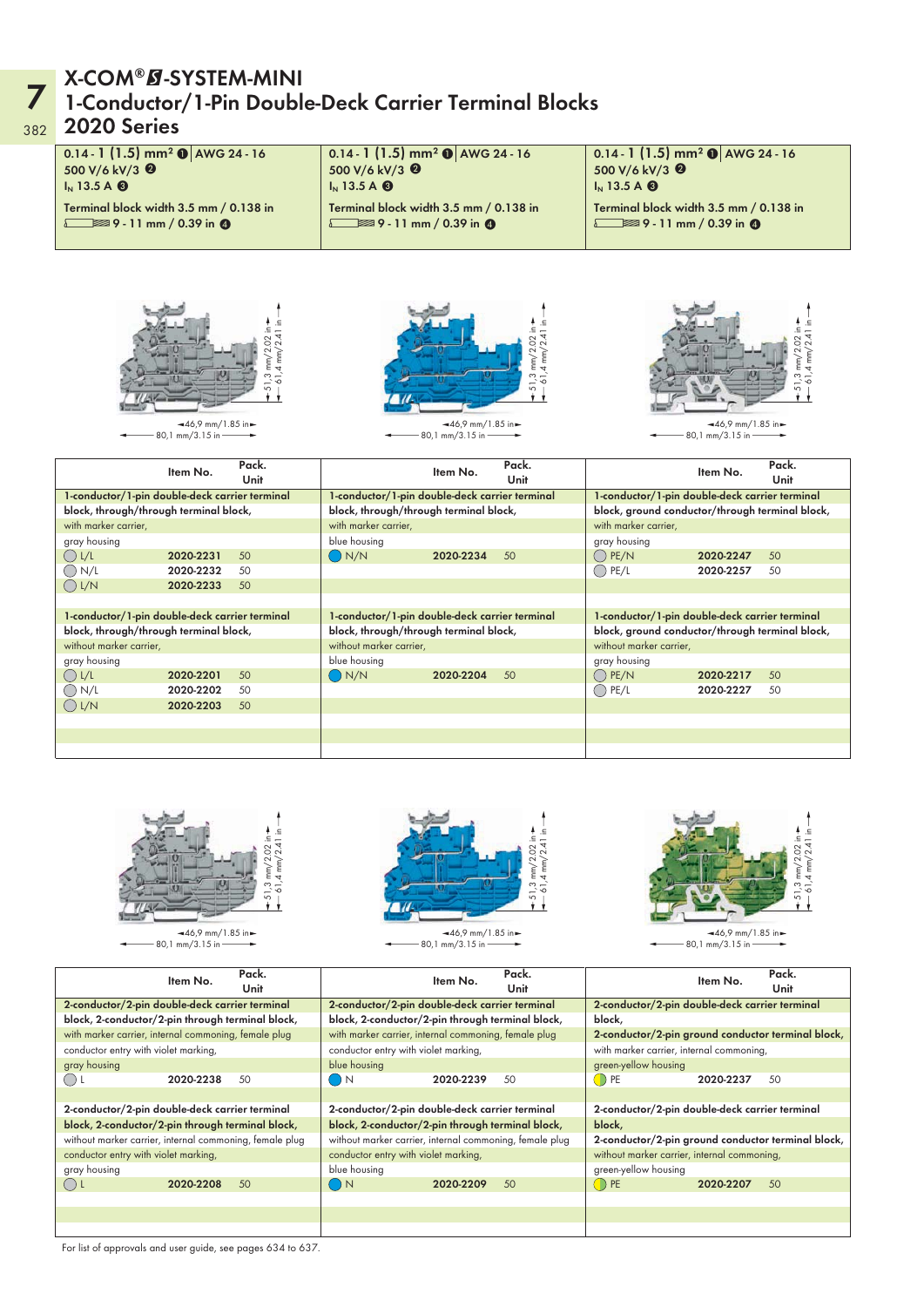Conductor sizes:  $0.14$  mm<sup>2</sup> -  $1.5$  mm<sup>2</sup> "s + f-st",<br>Push-in conductor sizes:  $0.5$  mm<sup>2</sup> -  $1.5$  mm<sup>2</sup> "s"<br>and 0.5 mm<sup>2</sup> - 0.75 mm<sup>2</sup><br>"insulated ferrule, 10 mm"  $\bf{0}$ 

- 500 V = rated voltage 6 kV = rated surge voltage 3 = pollution degree  $\boldsymbol{c}$
- (see Section 14)
- 3 Current-carrying capacity curves upon request
- 4 Strip length, see packaging or instructions.

|                         | <b>2020 Series Accessories</b>         |                                  |                         |                                                 |                                 |                                     |            |
|-------------------------|----------------------------------------|----------------------------------|-------------------------|-------------------------------------------------|---------------------------------|-------------------------------------|------------|
|                         |                                        |                                  |                         |                                                 |                                 |                                     |            |
|                         |                                        |                                  |                         | Appropriate marking systems: WMB/Marking strips |                                 |                                     |            |
|                         |                                        |                                  |                         | (see Section 13)                                |                                 |                                     |            |
|                         | End and intermediate plate, 1 mm thick |                                  |                         | Test plug adapter,                              |                                 |                                     |            |
|                         | orange                                 | 2020-2292                        | 25                      |                                                 | for test plug 4 mm Ø            |                                     |            |
|                         | gray                                   | 2020-2291                        | 25                      |                                                 | gray                            | 2009-174                            | 100 (4x25) |
|                         |                                        |                                  |                         |                                                 |                                 |                                     |            |
|                         | Push-in type jumper bar, insulated,    |                                  |                         | Banana plug,                                    |                                 |                                     |            |
|                         | $I_N$ 14 A,                            |                                  |                         |                                                 | for socket 4 mm $\varnothing$ , |                                     |            |
|                         | light gray                             |                                  |                         |                                                 | color mixed                     |                                     |            |
|                         | 2-way                                  | 2000-402                         | 200 (8x25)              |                                                 |                                 | 215-111                             | 50         |
|                         | 3-way                                  | 2000-403                         | 200 (8x25)              | Testing tap,                                    |                                 |                                     |            |
|                         | 4-way                                  | 2000-404                         | 200 (8x25)              |                                                 | for max. $2.5$ mm <sup>2</sup>  |                                     |            |
|                         | 5-way                                  | 2000-405                         | 100 (4x25)              |                                                 | gray                            | 2009-182                            | 100 (4x25) |
|                         | 6-way<br>7-way                         | 2000-406<br>2000-407             | 100(4x25)<br>100 (4x25) | Test plug,                                      |                                 |                                     |            |
|                         | 8-way                                  | 2000-408                         | 100 (4x25)              |                                                 | with 500 mm cable,              |                                     |            |
|                         | 9-way                                  | 2000-409                         | 100 (4x25)              |                                                 | $2 \text{ mm } \varnothing$     |                                     |            |
|                         | 10-way                                 | 2000-410                         | 100(4x25)               |                                                 | red                             | 210-136                             | 50         |
|                         | Push-in type jumper bar, insulated,    |                                  |                         | Test plug,                                      |                                 |                                     |            |
|                         | $I_N$ 14 A,                            |                                  |                         |                                                 | with 500 mm cable,              |                                     |            |
|                         | light gray                             |                                  |                         |                                                 | 2.3 mm $\varnothing$            |                                     |            |
|                         | from 1 to 3                            | 2000-433                         | 200 (8x25)              |                                                 | yellow                          | 210-137                             | 50         |
|                         | from 1 to 4                            | 2000-434                         | 200 (8x25)              | Double-deck marker carrier,                     |                                 |                                     |            |
|                         | from 1 to 5                            | 2000-435                         | 100 (4x25)              |                                                 | pivoting                        |                                     |            |
|                         | from 1 to 6                            | 2000-436                         | 100 (4x25)              |                                                 | gray                            | 2000-121                            | 50 (2x25)  |
|                         | from $1$ to $7$                        | 2000-437                         | 100 (4x25)              |                                                 |                                 |                                     |            |
|                         | from 1 to 8                            | 2000-438                         | 100 (4x25)              | <b>WMB Multi marking system,</b>                |                                 |                                     |            |
|                         | from 1 to 9                            | 2000-439                         | 100 (4x25)              |                                                 |                                 | 10 strips with 10 markers per card, |            |
|                         | from 1 to 10                           | 2000-440                         | 100 (4x25)              |                                                 |                                 | for 3.5 mm terminal block width     |            |
|                         |                                        |                                  |                         |                                                 | plain                           | 793-3501                            | 5          |
|                         | Protective warning marker,             |                                  |                         | Marking strip, plain,                           |                                 |                                     |            |
|                         |                                        | with high-voltage symbol, black, |                         |                                                 | 11 mm wide,                     |                                     |            |
| TTTT                    | for 5 terminal blocks                  |                                  |                         |                                                 | 50 m roll                       |                                     |            |
|                         | yellow                                 | 2000-115                         | 100(4x25)               |                                                 | white                           | 2009-110                            | 1          |
|                         | Carrier with 6 coding pins,            |                                  |                         |                                                 |                                 |                                     |            |
|                         | for coding female plugs<br>orange      | 2020-100                         | 100 (4x25)              |                                                 |                                 |                                     |            |
|                         |                                        |                                  |                         |                                                 |                                 |                                     |            |
| Test pin,               |                                        |                                  |                         |                                                 |                                 |                                     |            |
|                         | 1 mm Ø                                 |                                  |                         |                                                 |                                 |                                     |            |
|                         |                                        | 859-500                          | 1                       |                                                 |                                 |                                     |            |
|                         |                                        |                                  |                         |                                                 |                                 |                                     |            |
| 1-conductor female plug |                                        |                                  |                         |                                                 |                                 |                                     |            |
|                         | gray                                   | 2020-102                         | 100                     |                                                 |                                 |                                     |            |
|                         |                                        |                                  |                         |                                                 |                                 |                                     |            |
|                         |                                        |                                  |                         |                                                 |                                 |                                     |            |
| 2-conductor female plug |                                        |                                  |                         |                                                 |                                 |                                     |            |
|                         | gray                                   | 2020-202                         | 100                     |                                                 |                                 |                                     |            |
|                         |                                        |                                  |                         |                                                 |                                 |                                     |            |
|                         |                                        |                                  |                         |                                                 |                                 |                                     |            |

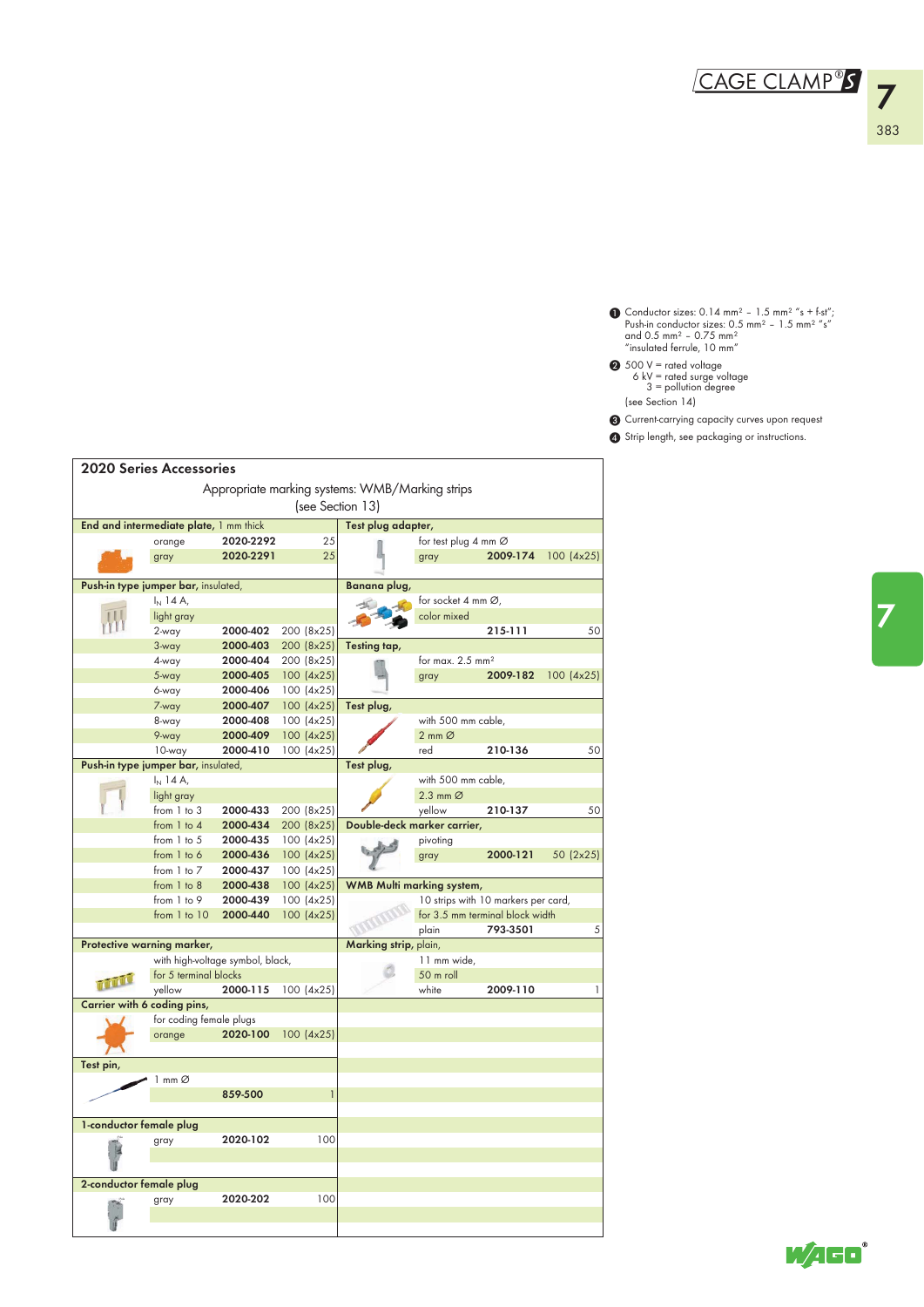### 7 384 2020 Series X-COM®Ø-SYSTEM-MINI<br>1-Conductor Female Plugs; 2-Conductor Female Plugs

### 0.14 -  $1 \, (1.5)$  mm $^2$   $\bullet$   $\mid$  AWG 24 - 16 500 V/6 kV/3 <sup>@</sup>

I<sub>N</sub> 13.5 A  $\odot$ module width 3.5 mm / 0.138 in

 $\sqrt{ }$  9 - 11 mm / 0.39 in 0





0.14 -  $1 \, (1.5)$  mm $^2$   $\bullet$   $\mid$  AWG 24 - 16

module width 3.5 mm / 0.138 in  $\sqrt{2}$  9 - 11 mm / 0.39 in 0

500 V/6 kV/3 <sup>@</sup>  $I_N$  13.5 A  $\odot$ 

- **1** Conductor sizes: 0.14 mm<sup>2</sup> 1.5 mm<sup>2</sup> "s + f-st";<br>Push-in conductor sizes: 0.5 mm<sup>2</sup> 1.5 mm<sup>2</sup> "s" and  $0.5$  mm<sup>2</sup> -  $0.75$  mm<sup>2</sup> "insulated ferrule, 10 mm"
- $\bigcirc$  500 V = rated voltage<br>6 kV = rated surge voltage 3 = pollution degree (see Section 14)
- 3 Current-carrying capacity curves upon request
- **4** Strip length, see packaging or instructions.
- **6** Item-no. suffix blue .../000-006 green-yellow . . . / 000-016

| Pole No.                                                   | Item No. | Pack.<br>Unit | Pole No.                 | Item No.                                             | Pack.<br>Unit |
|------------------------------------------------------------|----------|---------------|--------------------------|------------------------------------------------------|---------------|
| <b>1-conductor female plug, for insertion into carrier</b> |          |               |                          | 2-conductor female plug, for insertion into carrier  |               |
| terminal blocks, with coding fingers, gray                 |          |               |                          | terminal blocks, with coding fingers, gray           |               |
| According to EN 61984, connectors without current          |          |               |                          | According to EN 61984, connectors without current    |               |
| interrupting capacity shall not be mated and unmated       |          |               |                          | interrupting capacity shall not be mated and unmated |               |
| when live or under load.                                   |          |               | when live or under load. |                                                      |               |
|                                                            | 2020-102 | 100           | 2                        | 2020-202                                             | 100           |
|                                                            | 2020-103 | 50            | 3                        | 2020-203                                             | 50            |
|                                                            | 2020-104 | 50            | 4                        | 2020-204                                             | 50            |
|                                                            | 2020-105 | 50            | 5                        | 2020-205                                             | 50            |
|                                                            | 2020-106 | 25            | 6                        | 2020-206                                             | 25            |
|                                                            | 2020-107 | 25            | 7                        | 2020-207                                             | 25            |
| 8                                                          | 2020-108 | 25            | 8                        | 2020-208                                             | 25            |
|                                                            | 2020-109 | 25            | 9                        | 2020-209                                             | 25            |
| 10                                                         | 2020-110 | 25            | 10                       | 2020-210                                             | 25            |
| 11                                                         | 2020-111 | 20            | 11                       | 2020-211                                             | 20            |
| $\overline{2}$                                             | 2020-112 | 20            | 12                       | 2020-212                                             | 20            |
| 3 ا                                                        | 2020-113 | 10            | 13                       | 2020-213                                             | 10            |
| 14                                                         | 2020-114 | 10            | 14                       | 2020-214                                             | 10            |
| 5                                                          | 2020-115 | 10            | 15                       | 2020-215                                             | 10            |
|                                                            |          |               |                          |                                                      |               |

Notice:



X-COM®S-SYSTEM terminal block assembly

An end plate must be applied to the carrier terminal blocks after each female plug. An end plate must be applied to the carrier terminal blocks after each female plug. Appropriate marking systems: WMB/Marking strips Accessories Female Plugs

Notice:





X-COM®S-SYSTEM terminal block assembly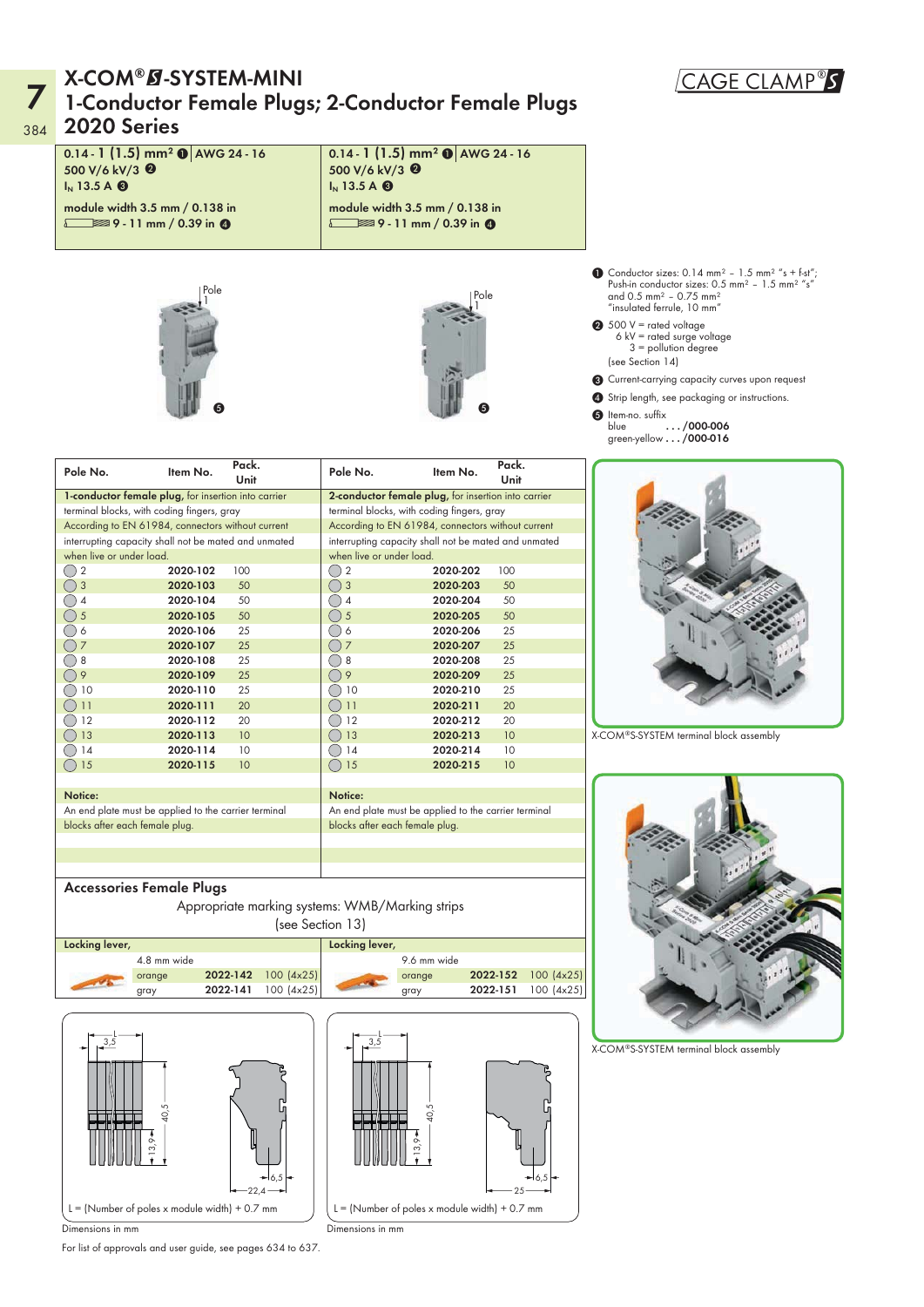### **7** X-COM®Ø-SYSTEM-MINI<br>7 Female Plugs for Self-Assembly 386 2020 Series

0.14 -  $1 \, (1.5)$  mm $^2$   $\bullet$   $\mid$  AWG 24 - 16 500 V/6 kV/3 <sup>@</sup> I<sub>N</sub> 13.5 A  $\odot$ Terminal block width 3.5 mm / 0.138 in  $\sqrt{ }$  9 - 11 mm / 0.39 in 0

0.14 -  $1 \, (1.5)$  mm $^2$   $\bullet$   $\mid$  AWG 24 - 16 500 V/6 kV/3 <sup>@</sup>  $I_N$  13.5 A  $\odot$ Terminal block width 3.5 mm / 0.138 in  $\sqrt{2}$  9 - 11 mm / 0.39 in 0





|                           | Item No.                                | Pack.<br>Unit |            |                                                 | Item No.                                | Pack.<br>Unit |
|---------------------------|-----------------------------------------|---------------|------------|-------------------------------------------------|-----------------------------------------|---------------|
| 1-conductor end module,   |                                         |               |            | 2-conductor end module,                         |                                         |               |
| with coding fingers       |                                         |               |            | with coding fingers                             |                                         |               |
| $\bigcirc$ gray           | 2020-181                                | 250           |            | (∪ gray                                         | 2020-281                                | 250           |
| blue                      | 2020-184                                | 250           |            | blue                                            | 2020-284                                | 250           |
| green-yellow              | 2020-187                                | 250           |            | $\bigcirc$ green-yellow                         | 2020-287                                | 250           |
|                           |                                         |               |            |                                                 |                                         |               |
|                           | 1-conductor base module with end plate, |               |            |                                                 | 2-conductor base module with end plate, |               |
| with coding fingers       |                                         |               |            | with coding fingers                             |                                         |               |
| () gray                   | 2020-161                                | 250           |            | () gray                                         | 2020-261                                | 250           |
| $\big)$ blue              | 2020-164                                | 250           |            | $\big)$ blue                                    | 2020-264                                | 250           |
| $\bigcirc$ green-yellow   | 2020-167                                | 250           |            | $\bigcirc$ green-yellow                         | 2020-267                                | 250           |
|                           |                                         |               |            |                                                 |                                         |               |
|                           |                                         |               |            |                                                 |                                         |               |
|                           |                                         |               |            |                                                 |                                         |               |
|                           |                                         |               |            |                                                 |                                         |               |
|                           | <b>Accessories Female Plugs</b>         |               |            |                                                 |                                         |               |
|                           |                                         |               |            | Appropriate marking systems: WMB/Marking strips |                                         |               |
|                           |                                         |               |            | (see Section 13)                                |                                         |               |
|                           | Protective warning marker,              |               |            |                                                 |                                         |               |
|                           | with high-voltage symbol, black,        |               |            |                                                 |                                         |               |
|                           | for 5 terminal blocks                   |               |            |                                                 |                                         |               |
| mill                      |                                         |               |            |                                                 |                                         |               |
|                           | yellow                                  | 2000-115      | 100 (4x25) |                                                 |                                         |               |
| Locking lever,            |                                         |               |            |                                                 |                                         |               |
|                           | 9.6 mm wide                             |               |            |                                                 |                                         |               |
|                           | orange                                  | 2022-152      | 100 (4x25) |                                                 |                                         |               |
|                           | gray                                    | 2022-151      | 100 (4x25) |                                                 |                                         |               |
| Locking lever,            |                                         |               |            |                                                 |                                         |               |
|                           | 4.8 mm wide                             |               |            |                                                 |                                         |               |
|                           | orange                                  | 2022-142      | 100 (4x25) |                                                 |                                         |               |
|                           | gray                                    | 2022-141      | 100 (4x25) |                                                 |                                         |               |
| Strain relief plate, gray |                                         |               |            |                                                 |                                         |               |
|                           | 35 mm width                             | 734-326       | 100 (4x25) |                                                 |                                         |               |
|                           | 6 mm wide                               | 734-327       | 100 (4x25) |                                                 |                                         |               |
|                           | 12.5 mm width 734-328                   |               | 100 (4x25) |                                                 |                                         |               |
|                           | 25 mm wide                              | 734-329       | 100 (4x25) |                                                 |                                         |               |
|                           |                                         |               |            |                                                 |                                         |               |
|                           |                                         |               |            |                                                 |                                         |               |
|                           |                                         |               |            |                                                 |                                         |               |
|                           | WMB Multi marking system,               |               |            |                                                 |                                         |               |
|                           | 10 strips with 10 markers per card,     |               |            |                                                 |                                         |               |
|                           | for 3.5 mm terminal block width         |               |            |                                                 |                                         |               |
|                           | plain                                   | 793-3501      | 5          |                                                 |                                         |               |
| Marking strip, plain,     |                                         |               |            |                                                 |                                         |               |
|                           | 11 mm wide,                             |               |            |                                                 |                                         |               |
|                           | 50 m roll                               |               |            |                                                 |                                         |               |
|                           | white                                   | 2009-110      | 1          |                                                 |                                         |               |
|                           |                                         |               |            |                                                 |                                         |               |
|                           |                                         |               |            |                                                 |                                         |               |
|                           |                                         |               |            |                                                 |                                         |               |
|                           |                                         |               |            |                                                 |                                         |               |
|                           |                                         |               |            |                                                 |                                         |               |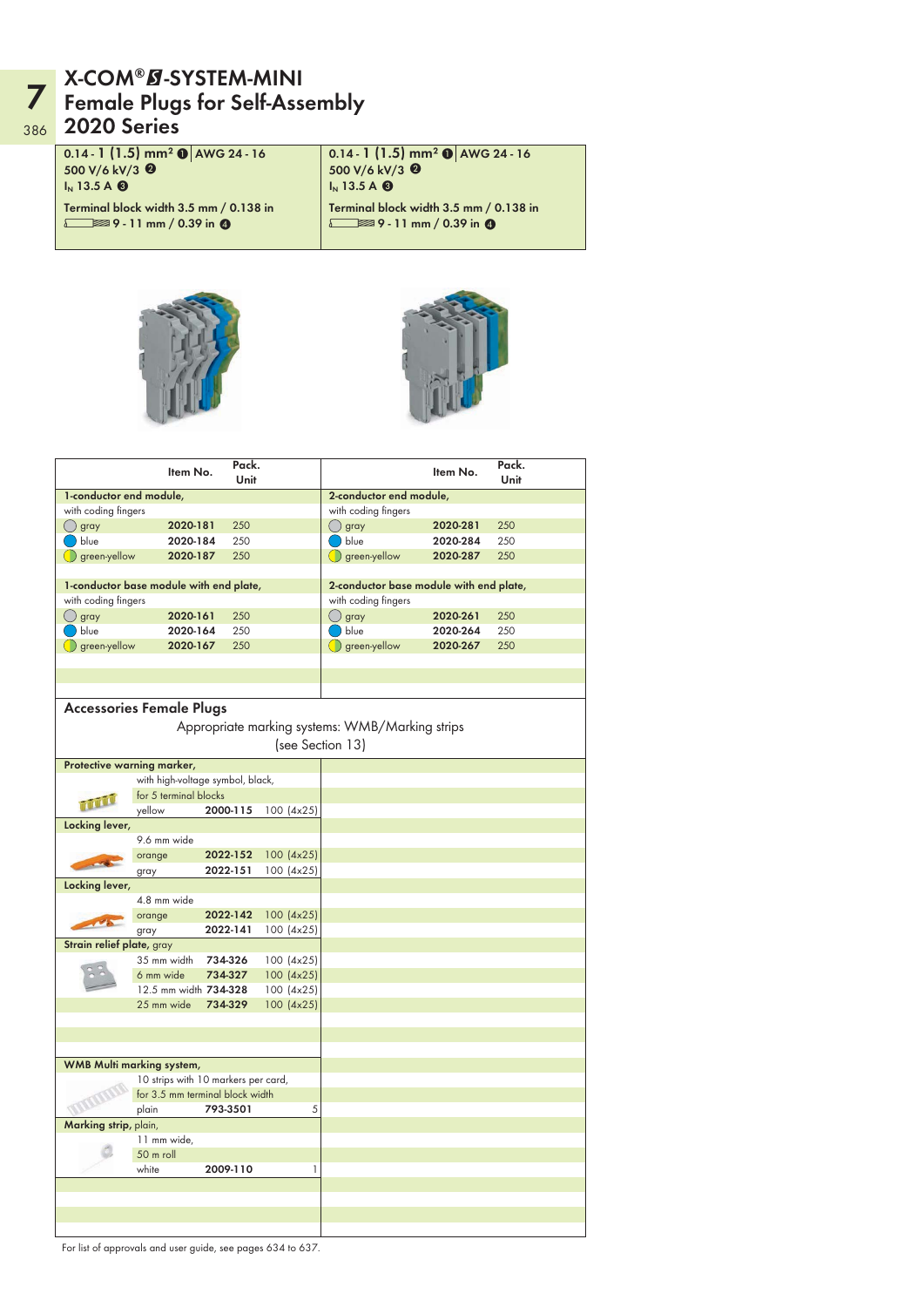### **7** X-COM®Ø-SYSTEM-MINI<br>7 Pre-Assembled Female Plugs 388 2020 Series

Pole 1 Pole 1 0.14 -  $1 \, (1.5)$  mm $^2$   $\bullet$   $\mid$  AWG 24 - 16 500 V/6 kV/3 <sup>@</sup> I<sub>N</sub> 13.5 A  $\odot$ module width 3.5 mm / 0.138 in  $\sqrt{ }$  9 - 11 mm / 0.39 in 0 Pole 1 Pole 1 0.14 -  $1 \, (1.5)$  mm $^2$   $\bullet$   $\mid$  AWG 24 - 16 500 V/6 kV/3 <sup>@</sup>  $I_N$  13.5 A  $\odot$ module width 3.5 mm / 0.138 in  $\sqrt{2}$  9 - 11 mm / 0.39 in 0 Pole 1 Pole 1 0.14 - 1  $(1.5)$  mm $^2$  O  $\,$  AWG 24 - 16 500 V/6 kV/3 <sup>0</sup>  $I_N$  13.5 A  $\otimes$ module width 3.5 mm / 0.138 in  $\sqrt{ }$  9 - 11 mm / 0.39 in 0

| Pole No.                  | Item No.                                        |          | Pack.<br>Unit       | Pole No.                | Item No.                                        | Pack.<br>Unit | Pole No.                | Item No.                                        | Pack.<br>Unit |
|---------------------------|-------------------------------------------------|----------|---------------------|-------------------------|-------------------------------------------------|---------------|-------------------------|-------------------------------------------------|---------------|
|                           | 2-conductor female plug with ground base module |          |                     |                         | 2-conductor female plug with ground base module |               |                         | 2-conductor female plug with ground base module |               |
| (green-yellow),           |                                                 |          |                     | (green-yellow),         |                                                 |               | (green-yellow),         |                                                 |               |
|                           | for insertion into carrier terminal blocks,     |          |                     |                         | for insertion into carrier terminal blocks,     |               |                         | for insertion into carrier terminal blocks,     |               |
| with coding fingers       |                                                 |          |                     |                         | with coding fingers, gray, blue, green-yellow   |               | with coding fingers     |                                                 |               |
| 3                         | 2020-203/000-036                                |          | 50                  | 3                       | 2020-203/000-038                                | 50            | 5                       | 2020-205/000-036                                | 50            |
|                           |                                                 |          |                     |                         |                                                 |               |                         |                                                 |               |
|                           | 2-conductor female plug with ground end module  |          |                     |                         | 2-conductor female plug with ground end module  |               |                         | 2-conductor female plug with ground end module  |               |
| (green-yellow),           |                                                 |          |                     | (green-yellow),         |                                                 |               | (green-yellow),         |                                                 |               |
|                           | for insertion into carrier terminal blocks,     |          |                     |                         | for insertion into carrier terminal blocks,     |               |                         | for insertion into carrier terminal blocks,     |               |
| with coding fingers       |                                                 |          |                     |                         | with coding fingers, green-yellow, blue, gray   |               | with coding fingers     |                                                 |               |
| 3                         | 2020-203/000-037                                |          | 50                  | 3                       | 2020-203/000-039                                | 50            | $5\overline{)}$         | 2020-205/000-037                                | 50            |
|                           |                                                 |          |                     |                         |                                                 |               |                         |                                                 |               |
|                           | For other lengths up to maximum 15 poles,       |          |                     |                         | For other lengths up to maximum 15 poles,       |               |                         | For other lengths up to maximum 15 poles,       |               |
| please contact factory.   |                                                 |          |                     | please contact factory. |                                                 |               | please contact factory. |                                                 |               |
|                           | <b>Accessories Female Plugs</b>                 |          |                     |                         |                                                 |               |                         |                                                 |               |
|                           |                                                 |          |                     |                         | Appropriate marking systems: WMB/Marking strips |               |                         |                                                 |               |
|                           |                                                 |          |                     |                         |                                                 |               |                         |                                                 |               |
|                           |                                                 |          |                     |                         | (see Section 13)                                |               |                         |                                                 |               |
|                           | Protective warning marker,                      |          |                     |                         |                                                 |               |                         |                                                 |               |
|                           | with high-voltage symbol, black,                |          |                     |                         |                                                 |               |                         |                                                 |               |
|                           | for 5 terminal blocks                           |          |                     |                         |                                                 |               |                         |                                                 |               |
|                           | yellow                                          |          | 2000-115 100 (4x25) |                         |                                                 |               |                         |                                                 |               |
| Locking lever,            |                                                 |          |                     |                         |                                                 |               |                         |                                                 |               |
|                           | 9.6 mm wide                                     |          |                     |                         |                                                 |               |                         |                                                 |               |
|                           | orange                                          | 2022-152 | 100 (4x25)          |                         |                                                 |               |                         |                                                 |               |
|                           | gray                                            | 2022-151 | 100 (4x25)          |                         |                                                 |               |                         |                                                 |               |
| Locking lever,            |                                                 |          |                     |                         |                                                 |               |                         |                                                 |               |
|                           | 4.8 mm wide                                     |          |                     |                         |                                                 |               |                         |                                                 |               |
|                           | orange                                          | 2022-142 | 100 (4x25)          |                         |                                                 |               |                         |                                                 |               |
|                           | gray                                            | 2022-141 | 100(4x25)           |                         |                                                 |               |                         |                                                 |               |
| Strain relief plate, gray |                                                 |          |                     |                         |                                                 |               |                         |                                                 |               |
|                           | 35 mm width                                     | 734-326  | 100 (4x25)          |                         |                                                 |               |                         |                                                 |               |
|                           | 6 mm wide                                       | 734-327  | 100 (4x25)          |                         |                                                 |               |                         |                                                 |               |
|                           | 12.5 mm width 734-328                           |          | 100 (4x25)          |                         |                                                 |               |                         |                                                 |               |
|                           | 25 mm wide                                      | 734-329  | 100 (4x25)          |                         |                                                 |               |                         |                                                 |               |
|                           |                                                 |          |                     |                         |                                                 |               |                         |                                                 |               |
|                           |                                                 |          |                     |                         |                                                 |               |                         |                                                 |               |
|                           |                                                 |          |                     |                         |                                                 |               |                         |                                                 |               |
|                           | WMB Multi marking system,                       |          |                     |                         |                                                 |               |                         |                                                 |               |
|                           | 10 strips with 10 markers per card,             |          |                     |                         |                                                 |               |                         |                                                 |               |
|                           | for 3.5 mm terminal block width                 |          |                     |                         |                                                 |               |                         |                                                 |               |
|                           | plain                                           | 793-3501 | 5                   |                         |                                                 |               |                         |                                                 |               |
| Marking strip, plain,     |                                                 |          |                     |                         |                                                 |               |                         |                                                 |               |
|                           | 11 mm wide,                                     |          |                     |                         |                                                 |               |                         |                                                 |               |
|                           | 50 m roll                                       |          |                     |                         |                                                 |               |                         |                                                 |               |
|                           | white                                           | 2009-110 | 1                   |                         |                                                 |               |                         |                                                 |               |
|                           |                                                 |          |                     |                         |                                                 |               |                         |                                                 |               |
|                           |                                                 |          |                     |                         |                                                 |               |                         |                                                 |               |
|                           |                                                 |          |                     |                         |                                                 |               |                         |                                                 |               |
|                           |                                                 |          |                     |                         |                                                 |               |                         |                                                 |               |
|                           |                                                 |          |                     |                         |                                                 |               |                         |                                                 |               |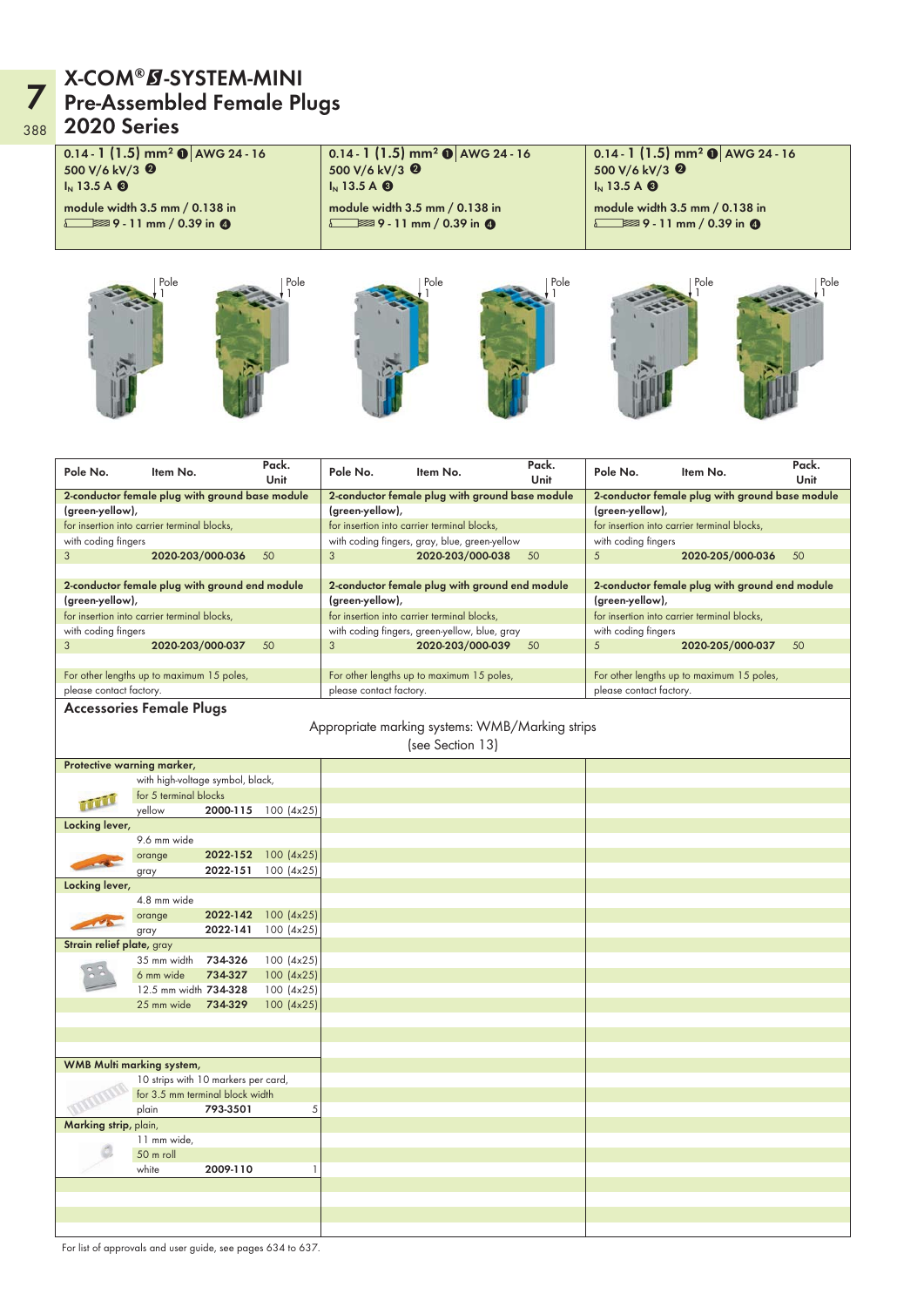### CAGE CLAMP<sup>®</sup>S

0.14 - 1 (1.5) mm² **0** <mark>AWG 24 - 16</mark> 500 V/6 kV/3 <sup>@</sup>  $I_N$  13.5 A  $\odot$ 

module width 3.5 mm / 0.138 in  $\sqrt{2}$  9 - 11 mm / 0.39 in 0



| Pole No.                | Item No.                                        | Pack.<br>Unit |
|-------------------------|-------------------------------------------------|---------------|
|                         | 2-conductor female plug with ground base module |               |
| (green-yellow),         |                                                 |               |
|                         | for insertion into carrier terminal blocks,     |               |
|                         | with coding fingers, gray, blue, green-yellow   |               |
| 5                       | 2020-205/000-038                                | 50            |
|                         |                                                 |               |
|                         | 2-conductor female plug with ground end module  |               |
| (green-yellow),         | for insertion into carrier terminal blocks,     |               |
|                         | with coding fingers, green-yellow, blue, gray   |               |
| 5                       | 2020-205/000-039                                | 50            |
|                         |                                                 |               |
|                         | For other lengths up to maximum 15 poles,       |               |
| please contact factory. |                                                 |               |
|                         |                                                 |               |
|                         |                                                 |               |
|                         |                                                 |               |
|                         |                                                 |               |
|                         |                                                 |               |
|                         |                                                 |               |
|                         |                                                 |               |
|                         |                                                 |               |
|                         |                                                 |               |
|                         |                                                 |               |
|                         |                                                 |               |
|                         |                                                 |               |
|                         |                                                 |               |
|                         |                                                 |               |
|                         |                                                 |               |
|                         |                                                 |               |
|                         |                                                 |               |
|                         |                                                 |               |
|                         |                                                 |               |
|                         |                                                 |               |
|                         |                                                 |               |
|                         |                                                 |               |
|                         |                                                 |               |
|                         |                                                 |               |
|                         |                                                 |               |
|                         |                                                 |               |
|                         |                                                 |               |
|                         |                                                 |               |
|                         |                                                 |               |
|                         |                                                 |               |
|                         |                                                 |               |
|                         |                                                 |               |
|                         |                                                 |               |
|                         |                                                 |               |
|                         |                                                 |               |

- Conductor sizes:  $0.14$  mm<sup>2</sup>  $1.5$  mm<sup>2</sup> "s + f-st",<br>Push-in conductor sizes:  $0.5$  mm<sup>2</sup>  $1.5$  mm<sup>2</sup> "s"<br>and 0.5 mm<sup>2</sup> 0.75 mm<sup>2</sup><br>"insulated ferrule, 10 mm"  $\bf{0}$
- 500 V = rated voltage 6 kV = rated surge voltage 3 = pollution degree (see Section 14)  $\boldsymbol{c}$
- 3 Current-carrying capacity curves upon request
- 4 Strip length, see packaging or instructions.

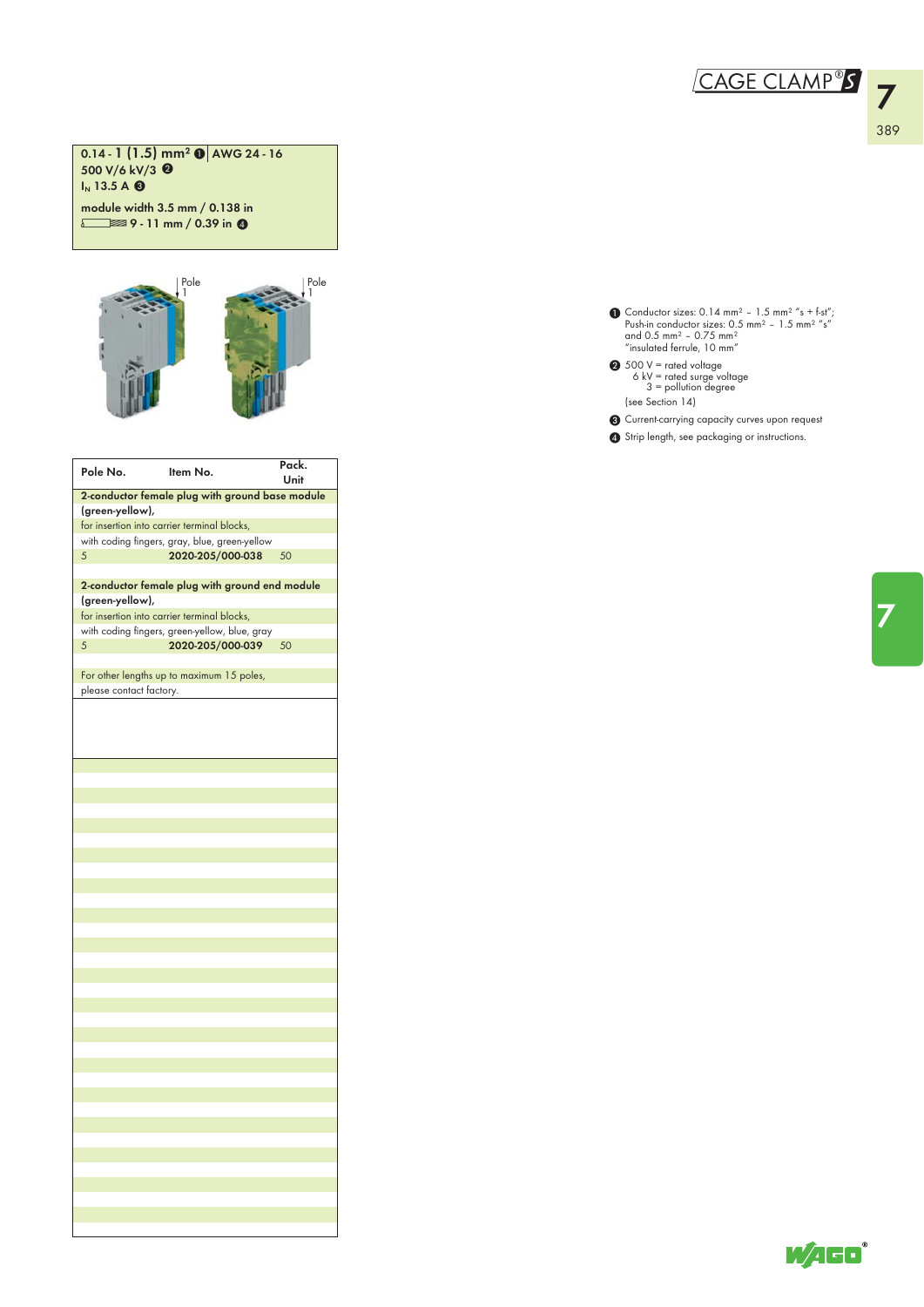## 390 Series 2020 X-COM®Ø-SYSTEM-MINI<br>1-Conductor Female Plugs with Locking Levers and Strain Relief Plates



| Pole No.                 | Item No.                                                     | Pack.<br>Unit | Pole No.                                              | Item No.                                                     | Pack.<br><b>Unit</b>                                 | Pole No.                                                   | Item No.                                             | Pack.<br>Unit |
|--------------------------|--------------------------------------------------------------|---------------|-------------------------------------------------------|--------------------------------------------------------------|------------------------------------------------------|------------------------------------------------------------|------------------------------------------------------|---------------|
|                          | 1-conductor female plug with locking lever, for              |               |                                                       | 1-conductor female plug with strain relief plate, for        | 1-conductor female plug with strain relief plate and |                                                            |                                                      |               |
|                          | insertion into carrier terminal blocks, with coding fingers, |               |                                                       | insertion into carrier terminal blocks, with coding fingers, |                                                      | locking lever, for insertion into carrier terminal blocks, |                                                      |               |
| gray                     |                                                              |               | gray                                                  |                                                              | with coding fingers, gray                            |                                                            |                                                      |               |
|                          | According to EN 61984, connectors without current            |               |                                                       | According to EN 61984, connectors without current            |                                                      | According to EN 61984, connectors without current          |                                                      |               |
|                          | interrupting capacity shall not be mated and unmated         |               |                                                       | interrupting capacity shall not be mated and unmated         |                                                      |                                                            | interrupting capacity shall not be mated and unmated |               |
| when live or under load. |                                                              |               | when live or under load.                              |                                                              | when live or under load.                             |                                                            |                                                      |               |
| ()2                      | 2020-102/122-000                                             | 100           | ()2                                                   | 2020-102/132-000                                             | 100                                                  | ()2                                                        | 2020-102/142-000                                     | 100           |
| ◯ 3                      | 2020-103/122-000                                             | 50            | ()3                                                   | 2020-103/132-000                                             | 50                                                   | ()3                                                        | 2020-103/142-000                                     | 50            |
| ()4                      | 2020-104/124-000                                             | 50            | ()4                                                   | 2020-104/133-000                                             | 50                                                   | ()4                                                        | 2020-104/143-000                                     | 50            |
| ()5                      | 2020-105/124-000                                             | 50            | ()5                                                   | 2020-105/133-000                                             | 50                                                   | $()$ 5                                                     | 2020-105/143-000                                     | 50            |
| ()6                      | 2020-106/124-000                                             | 25            | ()6                                                   | 2020-106/133-000                                             | 25                                                   | ()6                                                        | 2020-106/143-000                                     | 25            |
| ()7                      | 2020-107/124-000                                             | 25            | ()7                                                   | 2020-107/134-000                                             | 25                                                   | ()7                                                        | 2020-107/144-000                                     | 25            |
| ()8                      | 2020-108/124-000                                             | 25            | ()8                                                   | 2020-108/134-000                                             | 25                                                   | ()8                                                        | 2020-108/144-000                                     | 25            |
| ( ) 9                    | 2020-109/124-000                                             | 25            | $\bigcirc$<br>9                                       | 2020-109/134-000                                             | 25                                                   | ()9                                                        | 2020-109/144-000                                     | 25            |
| $\bigcirc$ 10            | 2020-110/125-000                                             | 25            | $\left( \begin{array}{c} 1 \end{array} \right)$<br>10 | 2020-110/135-000                                             | 25                                                   | $\left(\begin{array}{c} \end{array}\right)$<br>10          | 2020-110/145-000                                     | 25            |
|                          | 2020-111/125-000                                             | 20            | 11<br>()                                              | 2020-111/135-000                                             | 20                                                   | (                                                          | 2020-111/145-000                                     | 20            |
| ()12                     | 2020-112/125-000                                             | 20            | 12<br>$($ )                                           | 2020-112/135-000                                             | 20                                                   | ∩<br>12                                                    | 2020-112/145-000                                     | 20            |
| 13                       | 2020-113/125-000                                             | 10            | 13<br>$($ )                                           | 2020-113/135-000                                             | 10                                                   | 13<br>( )                                                  | 2020-113/145-000                                     | 10            |
| 14                       | 2020-114/125-000                                             | 10            | 14<br>$($ )                                           | 2020-114/135-000                                             | 10 <sup>°</sup>                                      | ( )<br>14                                                  | 2020-114/145-000                                     | 10            |
| ( ) 15                   | 2020-115/125-000                                             | 10            | 15<br>$($ )                                           | 2020-115/135-000                                             | 10                                                   | ()15                                                       | 2020-115/145-000                                     | 10            |
|                          |                                                              |               |                                                       |                                                              |                                                      |                                                            |                                                      |               |

#### Accessories Female Plugs

#### Appropriate marking systems: WMB/Marking strips (see Section 13)

|                           | Protective warning marker,       |          |            | WMB Multi marking system, |                                 |                                     |   |
|---------------------------|----------------------------------|----------|------------|---------------------------|---------------------------------|-------------------------------------|---|
|                           | with high-voltage symbol, black, |          |            |                           |                                 | 10 strips with 10 markers per card, |   |
| for 5 terminal blocks     |                                  |          |            |                           | for 3.5 mm terminal block width |                                     |   |
|                           | yellow                           | 2000-115 | 100 (4x25) |                           | plain                           | 793-3501                            | 5 |
| Locking lever,            |                                  |          |            | Marking strip, plain,     |                                 |                                     |   |
|                           | 9.6 mm wide                      |          |            |                           | 11 mm wide,                     |                                     |   |
|                           | orange                           | 2022-152 | 100 (4x25) |                           | 50 m roll                       |                                     |   |
|                           | gray                             | 2022-151 | 100 (4x25) |                           | white                           | 2009-110                            |   |
| Locking lever,            |                                  |          |            |                           |                                 |                                     |   |
|                           | 4.8 mm wide                      |          |            |                           |                                 |                                     |   |
|                           | orange                           | 2022-142 | 100 (4x25) |                           |                                 |                                     |   |
|                           | gray                             | 2022-141 | 100 (4x25) |                           |                                 |                                     |   |
| Strain relief plate, gray |                                  |          |            |                           |                                 |                                     |   |
|                           | 35 mm width 734-326              |          | 100 (4x25) |                           |                                 |                                     |   |
|                           | 6 mm wide                        | 734-327  | 100 (4x25) |                           |                                 |                                     |   |
|                           | 12.5 mm width 734-328            |          | 100 (4x25) |                           |                                 |                                     |   |
|                           | 25 mm wide 734-329               |          | 100 (4x25) |                           |                                 |                                     |   |
|                           |                                  |          |            |                           |                                 |                                     |   |
|                           |                                  |          |            |                           |                                 |                                     |   |
|                           |                                  |          |            |                           |                                 |                                     |   |
|                           |                                  |          |            |                           |                                 |                                     |   |
|                           |                                  |          |            |                           |                                 |                                     |   |
|                           |                                  |          |            |                           |                                 |                                     |   |
|                           |                                  |          |            |                           |                                 |                                     |   |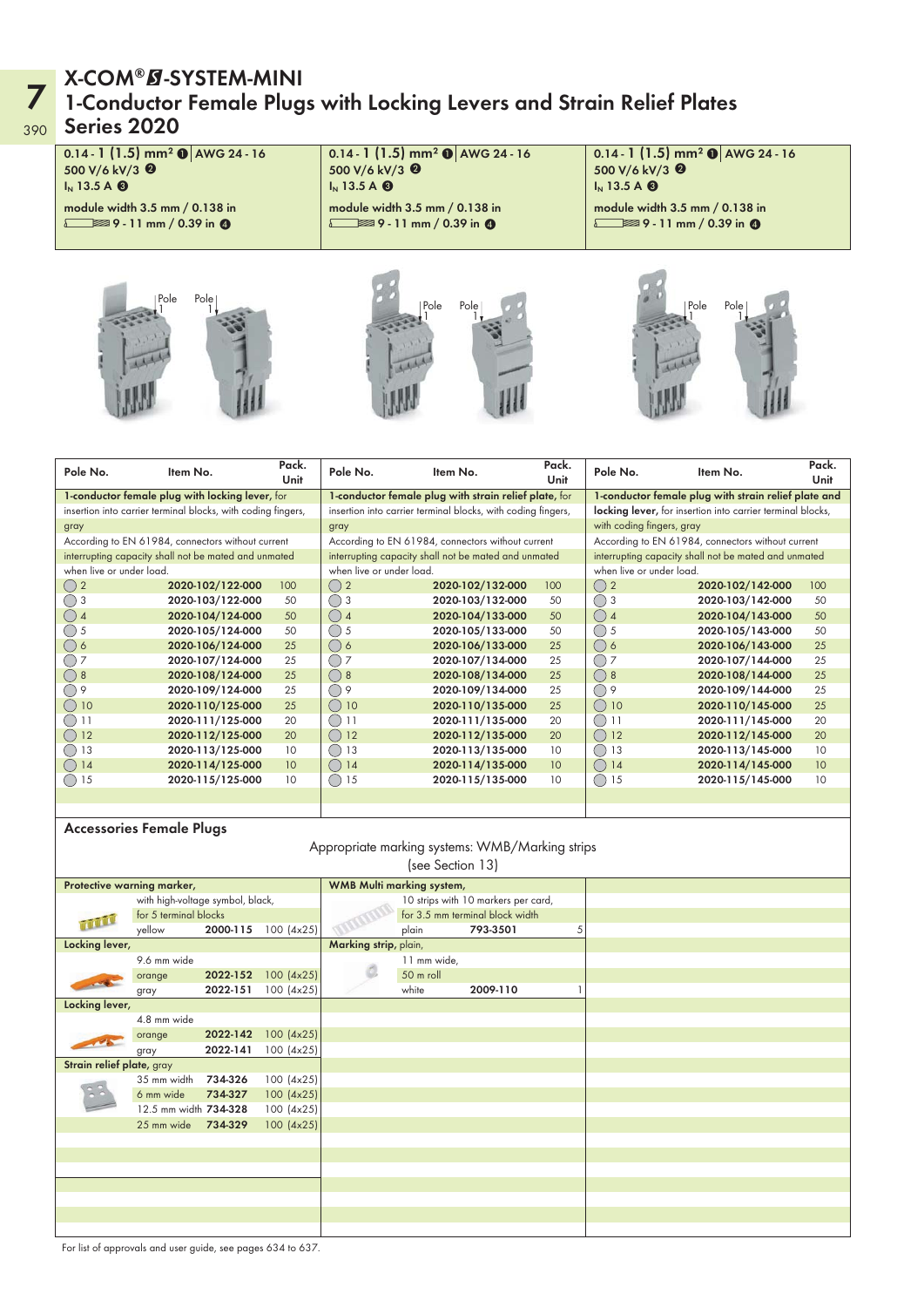Conductor sizes:  $0.14$  mm<sup>2</sup> -  $1.5$  mm<sup>2</sup> "s + f-st",<br>Push-in conductor sizes:  $0.5$  mm<sup>2</sup> -  $1.5$  mm<sup>2</sup> "s"<br>and 0.5 mm<sup>2</sup> - 0.75 mm<sup>2</sup><br>"insulated ferrule, 10 mm"  $\bf{0}$ 

- 500 V = rated voltage 6 kV = rated surge voltage 3 = pollution degree  $\boldsymbol{c}$ 
	- (see Section 14)
- 3 Current-carrying capacity curves upon request
- 4 Strip length, see packaging or instructions.

|                                          |                              | Strain Relief Plate (SRP), Gray                                   | Assembled                                         |                                                           | Locking Levers (LL), Gray |                    | Assembled                                                    | SRP and LL, Gray<br>Assembled                     |
|------------------------------------------|------------------------------|-------------------------------------------------------------------|---------------------------------------------------|-----------------------------------------------------------|---------------------------|--------------------|--------------------------------------------------------------|---------------------------------------------------|
|                                          | <b>SRP</b>                   |                                                                   |                                                   | Pole No.                                                  | Quantity                  | 1-way              | 2-way                                                        |                                                   |
|                                          |                              |                                                                   | Item No.<br>Suffix                                |                                                           |                           | Item No.<br>Suffix |                                                              | Item No.<br>Suffix                                |
| Item No.                                 | Color                        | Width                                                             |                                                   |                                                           |                           |                    |                                                              |                                                   |
| 734-327<br>734-328<br>734-329<br>734-326 | gray<br>gray<br>gray<br>gray | 6mm<br>12.5 <sub>mm</sub><br>25 <sub>mm</sub><br>35 <sub>mm</sub> | $/132-0xx$<br>$/133-0xx$<br>/1340xx<br>$/135-0xx$ | $2$ to $3$<br>$4$ to 6<br>$7$ to 9<br>10 <sub>to</sub> 15 | $\overline{2}$            | $/122-0xx$         | $\overline{\phantom{m}}$<br>/1240xx<br>/1240xx<br>$/125-0xx$ | $/142-0xx$<br>$/143-0xx$<br>/1440xx<br>$/145-0xx$ |

For colored female plugs, the item number suffix "xx" must be replaced by the blue "-006" and the green-yellow "-016" color suffix.



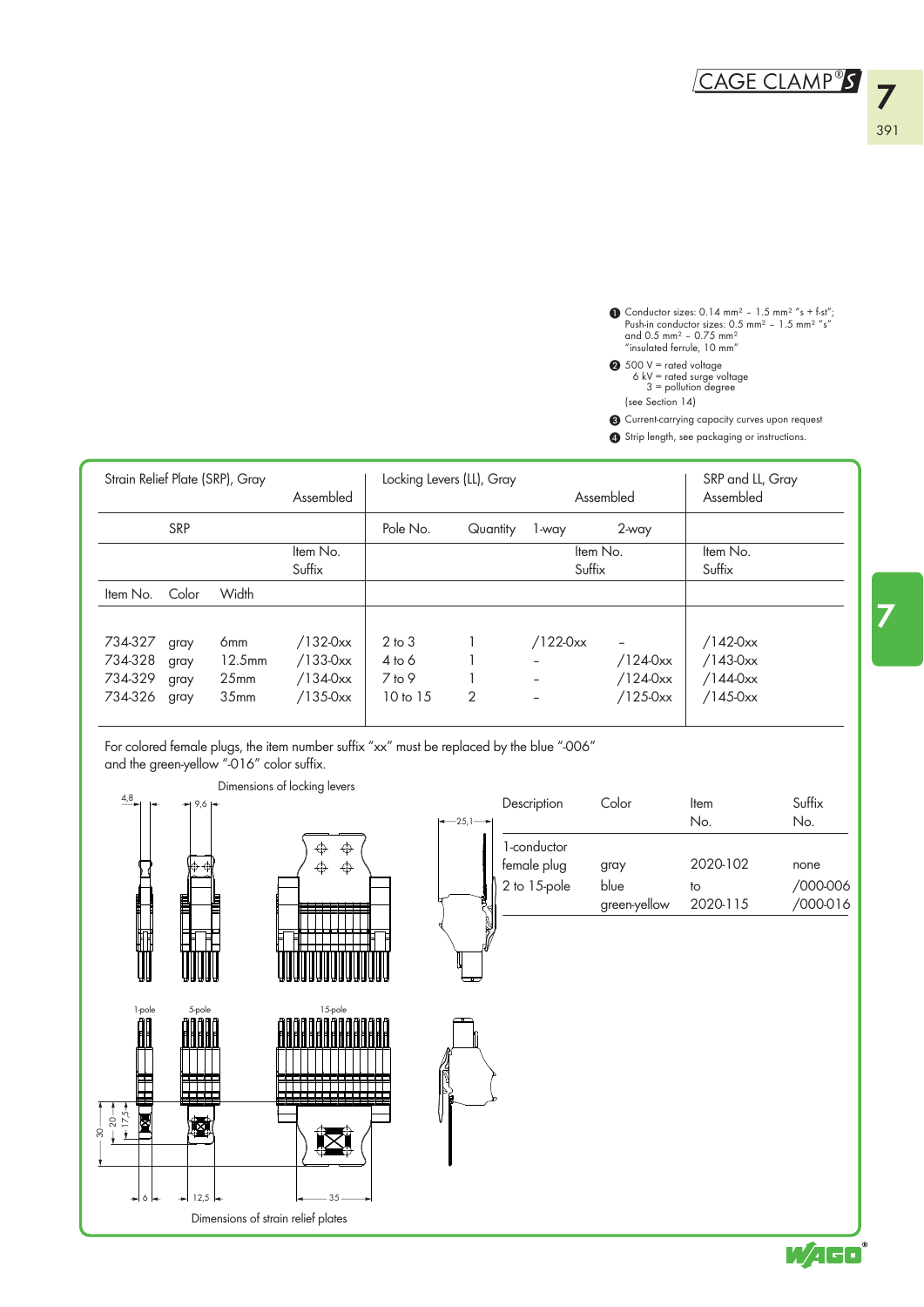## 392 Series 2020 X-COM®Ø-SYSTEM-MINI<br>2-Conductor Female Plugs with Locking Levers and Strain Relief Plates



| Pole No.                 | Item No.                                                     | Pack.<br>Unit | Pole No.                 | Item No.                                                     | Pack.<br>Unit                                              | Pole No.                                          | Item No.                                             | Pack.<br>Unit |
|--------------------------|--------------------------------------------------------------|---------------|--------------------------|--------------------------------------------------------------|------------------------------------------------------------|---------------------------------------------------|------------------------------------------------------|---------------|
|                          | 2-conductor female plug with locking lever, for              |               |                          | 2-conductor female plug with strain relief plate, for        | 2-conductor female plug with strain relief plate and       |                                                   |                                                      |               |
|                          | insertion into carrier terminal blocks, with coding fingers, |               |                          | insertion into carrier terminal blocks, with coding fingers, | locking lever, for insertion into carrier terminal blocks, |                                                   |                                                      |               |
| gray                     |                                                              |               | gray                     |                                                              | with coding fingers, gray                                  |                                                   |                                                      |               |
|                          | According to EN 61984, connectors without current            |               |                          | According to EN 61984, connectors without current            |                                                            | According to EN 61984, connectors without current |                                                      |               |
|                          | interrupting capacity shall not be mated and unmated         |               |                          | interrupting capacity shall not be mated and unmated         |                                                            |                                                   | interrupting capacity shall not be mated and unmated |               |
| when live or under load. |                                                              |               | when live or under load. |                                                              |                                                            | when live or under load.                          |                                                      |               |
| $\bigcirc$ 2             | 2020-202/122-000                                             | 100           | ()2                      | 2020-202/132-000                                             | 100                                                        | ()2                                               | 2020-202/142-000                                     | 100           |
| ()3                      | 2020-203/122-000                                             | 50            | ()3                      | 2020-203/132-000                                             | 50                                                         | ()3                                               | 2020-203/142-000                                     | 50            |
| $\bigcirc$ 4             | 2020-204/124-000                                             | 50            | ()4                      | 2020-204/133-000                                             | 50                                                         | ()4                                               | 2020-204/143-000                                     | 50            |
| $()$ 5                   | 2020-205/124-000                                             | 50            | ()5                      | 2020-205/133-000                                             | 50                                                         | $()$ 5                                            | 2020-205/143-000                                     | 50            |
| ()6                      | 2020-206/124-000                                             | 25            | ()6                      | 2020-206/133-000                                             | 25                                                         | ()6                                               | 2020-206/143-000                                     | 25            |
| ◯ ⁊                      | 2020-207/124-000                                             | 25            | $\bigcirc$ 7             | 2020-207/134-000                                             | 25                                                         | ()7                                               | 2020-207/144-000                                     | 25            |
| ()8                      | 2020-208/124-000                                             | 25            | ( ) 8                    | 2020-208/134-000                                             | 25                                                         | ()8                                               | 2020-208/144-000                                     | 25            |
| ( ) 9                    | 2020-209/124-000                                             | 25            | ( ) 9                    | 2020-209/134-000                                             | 25                                                         | ()9                                               | 2020-209/144-000                                     | 25            |
| ()10                     | 2020-210/125-000                                             | 25            | 10<br>( )                | 2020-210/135-000                                             | 25                                                         | $\bigcap$ 10                                      | 2020-210/145-000                                     | 25            |
|                          | 2020-211/125-000                                             | 20            | 11<br>( )                | 2020-211/135-000                                             | 20                                                         | $($ )                                             | 2020-211/145-000                                     | 20            |
| 12                       | 2020-212/125-000                                             | 20            | $($ )<br>12              | 2020-212/135-000                                             | 20                                                         | $\bigcirc$<br>12                                  | 2020-212/145-000                                     | 20            |
| 13<br>(                  | 2020-213/125-000                                             | 10            | $\bigcirc$<br>13         | 2020-213/135-000                                             | 10                                                         | $\left(\begin{array}{c} \end{array}\right)$<br>13 | 2020-213/145-000                                     | 10            |
| ()14                     | 2020-214/125-000                                             | 10            | ()14                     | 2020-214/135-000                                             | 10 <sup>°</sup>                                            | ( )<br>14                                         | 2020-214/145-000                                     | 10            |
| 15                       | 2020-215/125-000                                             | 10            | 15<br>$($ )              | 2020-215/135-000                                             | 10                                                         | 15<br>$($ )                                       | 2020-215/145-000                                     | 10            |
|                          |                                                              |               |                          |                                                              |                                                            |                                                   |                                                      |               |

#### Accessories Female Plugs

#### Appropriate marking systems: WMB/Marking strips (see Section 13)

| Protective warning marker,       |                       |          |                       | WMB Multi marking system,       |                                     |          |   |  |
|----------------------------------|-----------------------|----------|-----------------------|---------------------------------|-------------------------------------|----------|---|--|
| with high-voltage symbol, black, |                       |          |                       |                                 | 10 strips with 10 markers per card, |          |   |  |
|                                  | for 5 terminal blocks |          |                       | for 3.5 mm terminal block width |                                     |          |   |  |
|                                  | yellow                | 2000-115 | 100 (4x25)            |                                 | plain                               | 793-3501 | 5 |  |
| Locking lever,                   |                       |          | Marking strip, plain, |                                 |                                     |          |   |  |
|                                  | 9.6 mm wide           |          |                       |                                 | 11 mm wide,                         |          |   |  |
|                                  | orange                | 2022-152 | 100 (4x25)            |                                 | 50 m roll                           |          |   |  |
|                                  | gray                  | 2022-151 | 100 (4x25)            |                                 | white                               | 2009-110 |   |  |
| Locking lever,                   |                       |          |                       |                                 |                                     |          |   |  |
|                                  | 4.8 mm wide           |          |                       |                                 |                                     |          |   |  |
|                                  | orange                | 2022-142 | 100 (4x25)            |                                 |                                     |          |   |  |
|                                  | gray                  | 2022-141 | 100 (4x25)            |                                 |                                     |          |   |  |
| Strain relief plate, gray        |                       |          |                       |                                 |                                     |          |   |  |
|                                  | 35 mm width           | 734-326  | 100 (4x25)            |                                 |                                     |          |   |  |
|                                  | 25 mm wide            | 734-329  | 100 (4x25)            |                                 |                                     |          |   |  |
|                                  | 6 mm wide             | 734-327  | 100 (4x25)            |                                 |                                     |          |   |  |
|                                  | 12.5 mm width 734-328 |          | 100 (4x25)            |                                 |                                     |          |   |  |
|                                  |                       |          |                       |                                 |                                     |          |   |  |
|                                  |                       |          |                       |                                 |                                     |          |   |  |
|                                  |                       |          |                       |                                 |                                     |          |   |  |
|                                  |                       |          |                       |                                 |                                     |          |   |  |
|                                  |                       |          |                       |                                 |                                     |          |   |  |
|                                  |                       |          |                       |                                 |                                     |          |   |  |
|                                  |                       |          |                       |                                 |                                     |          |   |  |